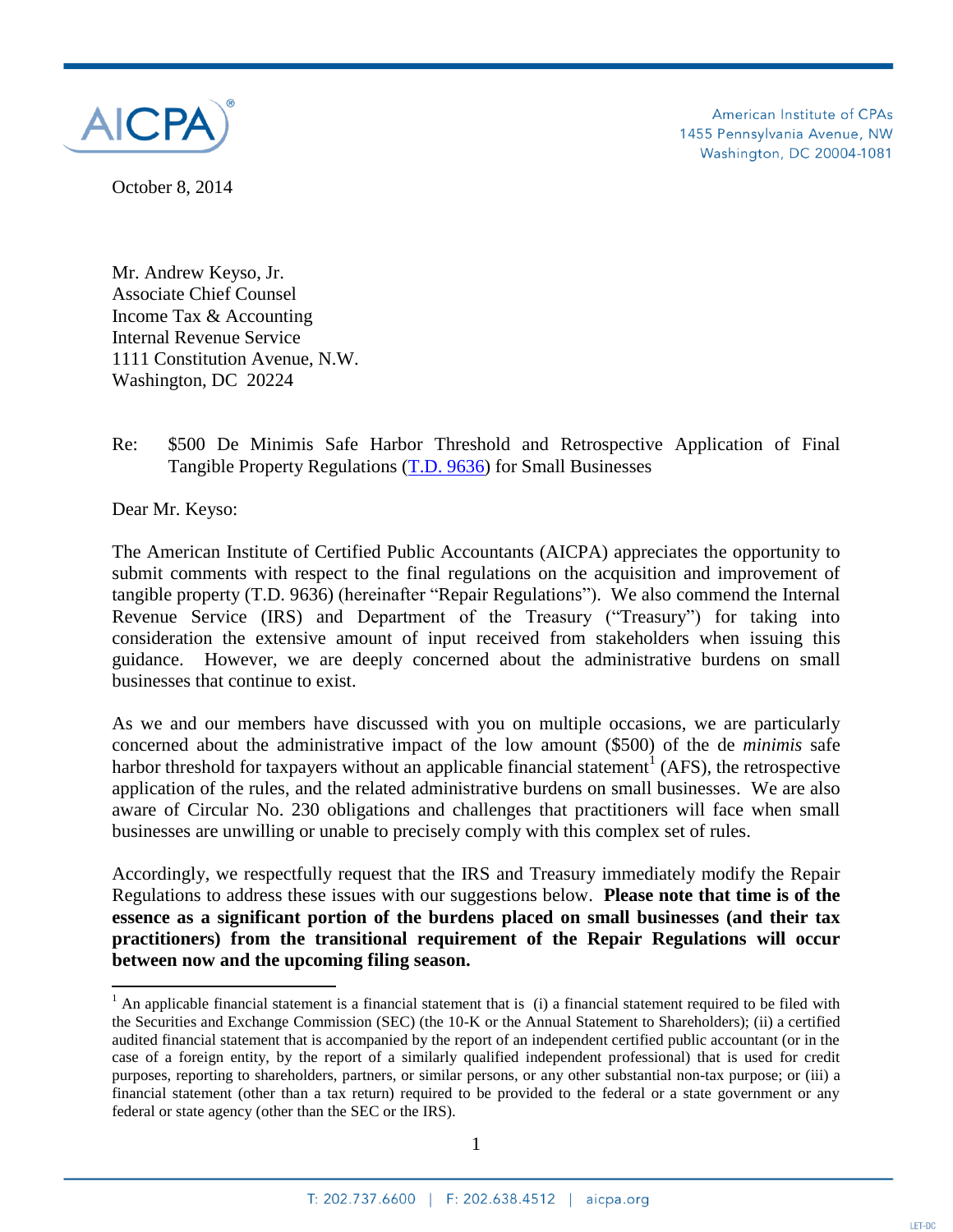Mr. Andrew Keyso, Jr. October 8, 2014 Page 2 of 6

### **Recommendations**

To significantly reduce the unnecessary compliance burdens placed on small businesses under the Repair Regulations, the AICPA recommends modifying the guidance as follows:

- I. Increase the de *minimis* safe harbor threshold amount for taxpayers without an AFS from \$500 to \$2,500. We also recommend adjusting the de *minimis* safe harbor threshold amount on an annual basis for inflation.
- II. Allow small businesses<sup>2</sup> to elect to apply the Repair Regulations *prospectively*, without calculating adjustments with respect to prior-year tangible property costs. Specifically, we recommend providing small businesses with the following two options:
	- a. Adopt prospective application of the rules  $without$  computing a Section<sup>3</sup> 481(a)</u> Adjustment or filing a Form 3115, Application for Change in Accounting Method; or,
	- b. Adopt prospective application of the rules without computing a Section 481(a) Adjustment, but with filing a Form 3115 ("cut-off basis" with audit protection).

### **Background**

Treasury Reg. § 1.263(a)-1(f) provides a de *minimis* safe harbor election for taxpayers. The de *minimis* safe harbor election provides two threshold amounts: \$500 for taxpayers without an AFS and \$5,000 for taxpayers with an AFS. Adjusting these threshold amounts in future tax periods for inflation is not currently provided for in the Repair Regulations; however, the IRS and Treasury retain the authority to change these threshold amounts through published guidance. 4

A taxpayer electing to apply the de *minimis* safe harbor generally is permitted to deduct amounts paid to acquire, produce, or improve tangible property for tax purposes provided certain requirements are met. Taxpayers with an AFS must have written capitalization procedures in place as of the beginning of the applicable tax year that provide for expensing amounts paid for property costing less than a specified dollar amount, or property with a useful life of 12 months or less. The taxpayer must expense the property in its AFS in accordance with such procedures. The deduction covered by the safe harbor election is limited to \$5,000 per invoice (or per item, if substantiated on the invoice).

<sup>&</sup>lt;sup>2</sup> For purposes of this letter, we have assumed that a small business taxpayer is a taxpayer with average annual gross receipts of \$10 million or less for the prior three taxable years, under rules similar to those applicable under sections  $263A(b)(2)(B)$  and  $460(e)(1)(B)(ii)$ .

 $3$  All references to "section" or " $\S$ " are to the Internal Revenue Code of 1986, as amended.

 $4^4$  See page 18, [T.D. 9636.](https://s3.amazonaws.com/public-inspection.federalregister.gov/2013-21756.pdf)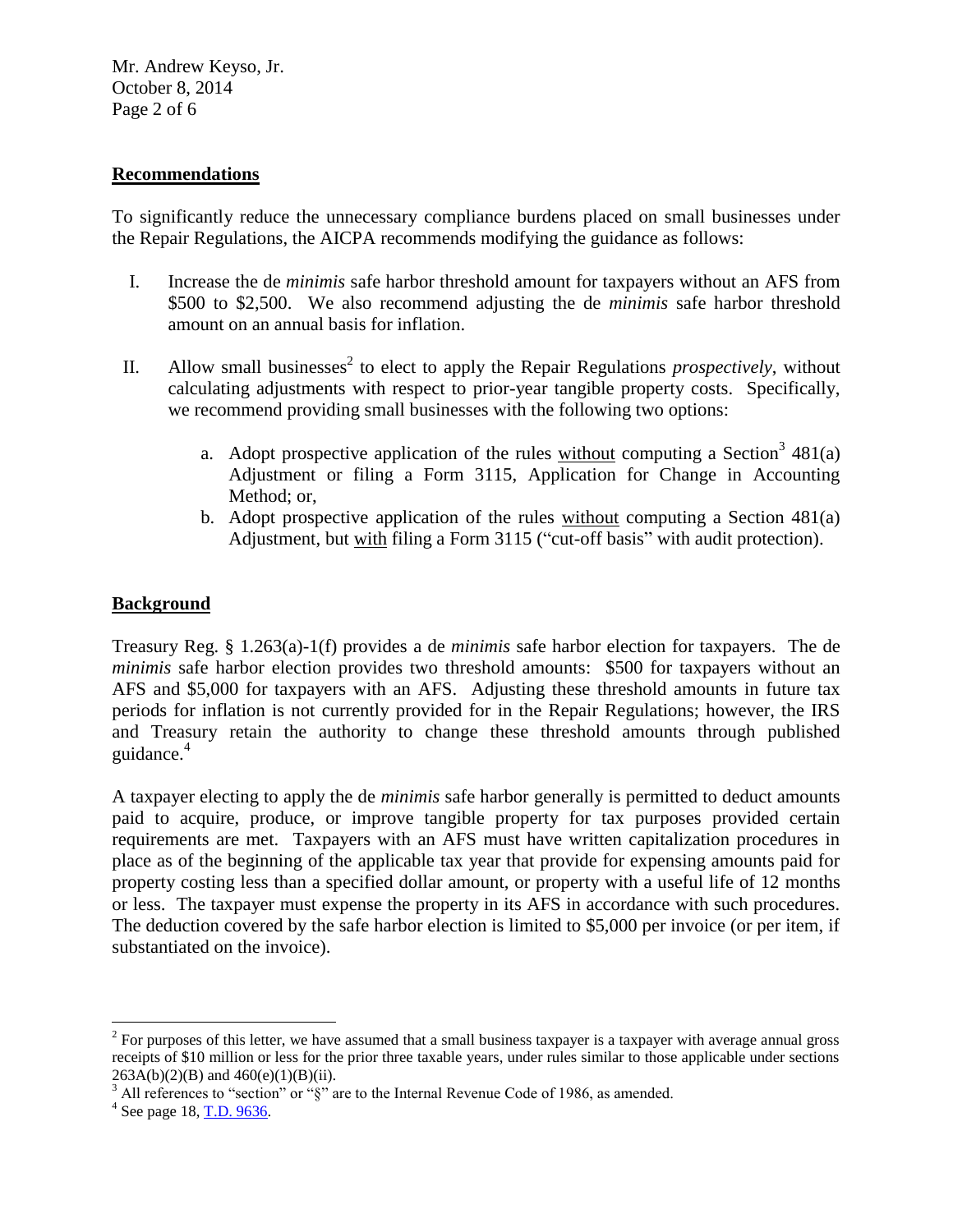Mr. Andrew Keyso, Jr. October 8, 2014 Page 3 of 6

A taxpayer without an AFS must have accounting procedures in place as of the beginning of the tax year for expensing amounts paid for property costing less than a specified dollar amount, or property with a useful life of 12 months or less. The taxpayer must expense the property in its books and records according to such procedures. The deduction covered by the safe harbor election is limited to \$500 per invoice (or per item, if substantiated on the invoice).

The de *minimis* safe harbor election does not preclude a taxpayer from deducting amounts in excess of the applicable threshold amount, however the taxpayer has the burden of establishing that expensing such excess amount clearly reflects income. 5

Although the Repair Regulations provide several elections, such as the de *minimis* safe harbor election, many of the provisions require taxpayers to effectuate any required accounting method with a section 481(a) adjustment. Thus, taxpayers must review past expenditures related to tangible property (e.g., repairs, maintenance, and improvements), including fixed asset schedules and expense accounts. This review generally extends five or more years, depending on the type of asset. Taxpayers will also generally be required to file at least one Form 3115 including computation of section 481(a) adjustments. The IRS has acknowledged in recent meetings that it expects almost all businesses to file at least one Form 3115. These procedures required to comply with the Repair Regulations will create undue burdens for small business taxpayers.

# **Safe Harbor Threshold**

The AICPA understands that the intent of the \$500 de *minimis* safe harbor election is to reduce the administrative burden of applying the complex set of capitalization rules for business taxpayers without an AFS (e.g., small business taxpayers). However, we are concerned that the \$500 threshold is too low to effectively achieve this underlying objective. We strongly recommend increasing the threshold for taxpayers without an AFS from \$500 to \$2,500.

To deduct amounts in excess of the \$500 threshold, small businesses must prove that expensing such amounts "clearly reflects income." The clear reflection of income test can be subjective and difficult to apply for any taxpayer, especially for small businesses. The test is based on the taxpayer's facts, circumstances, and interpretations of those facts and circumstances by the taxpayer and IRS. Thus, it is arbitrary and extremely difficult to apply, especially when the IRS believes that the clear reflection of income test is not satisfied. As a result, many disputes between taxpayers and the IRS end up in courts with the burden of proof solely on the taxpayer. Large businesses (e.g., taxpayers with an AFS), however, are allowed the higher (\$5,000) threshold. Thus, subjecting small businesses to the clear reflection of income test at such a low amount adds burdens to small businesses that do not exist for large businesses.

We also believe the \$500 threshold does not accurately reflect the current capitalization policy threshold for many small businesses. An informal survey of our members suggests that many of

 $^5$  See page 18, [T.D. 9636.](https://s3.amazonaws.com/public-inspection.federalregister.gov/2013-21756.pdf)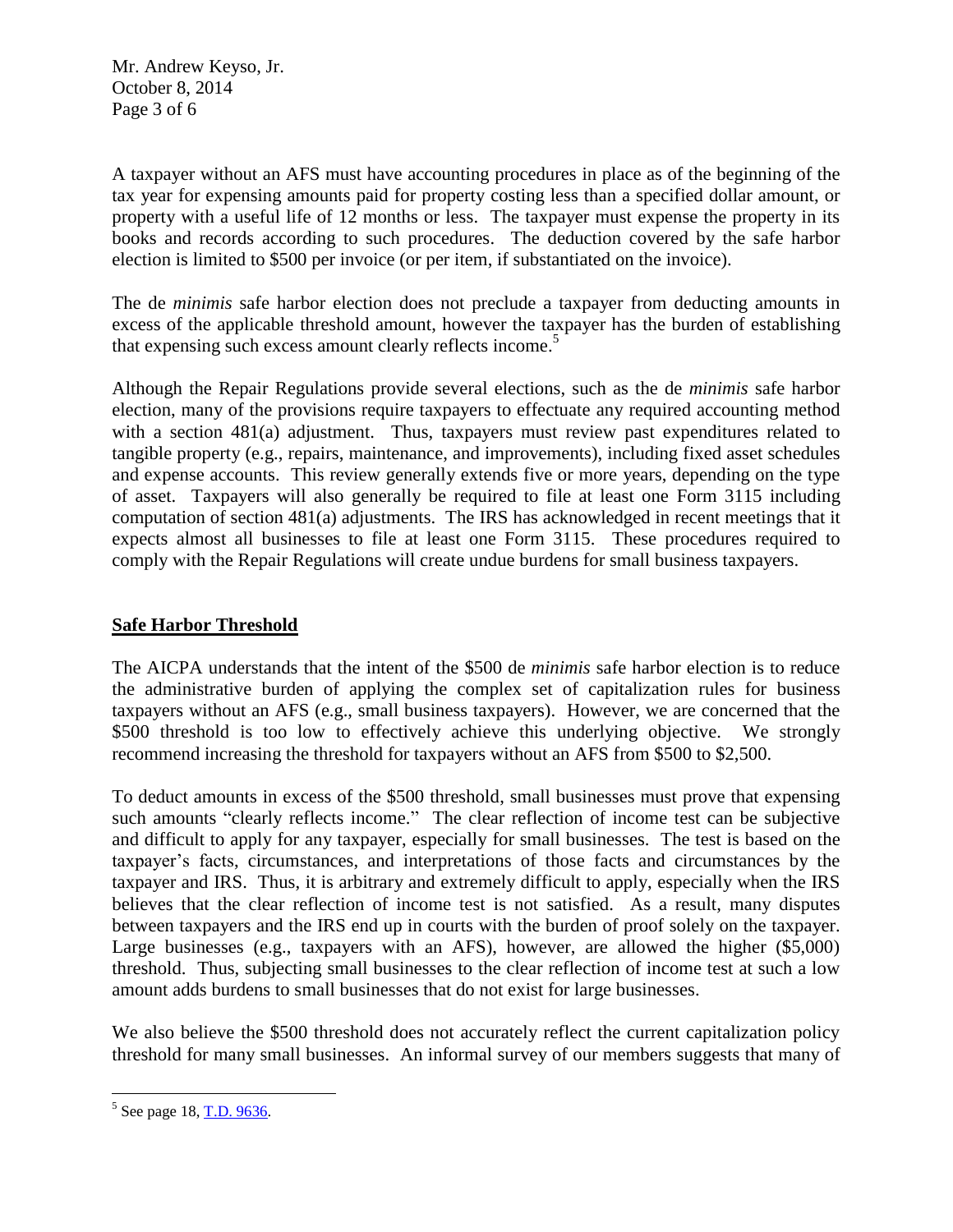Mr. Andrew Keyso, Jr. October 8, 2014 Page 4 of 6

them and/or their small business clients already have a minimum capitalization threshold in excess of \$500. This finding indicates that the \$500 threshold would not provide the intended relief for many small businesses since taxpayers with a de *minimis* policy in excess of \$500 will have to deviate from historical as well as current treatment of many otherwise de *minimis* costs. In other words, small businesses would revise the current accounting procedures or implement new accounting policies to comply with the de *minimis* safe harbor rules. Therefore, we believe an increase in the threshold amount for taxpayers without an AFS is warranted to achieve the goal of the de *minimis* safe harbor election for such taxpayers.

# **Prospective Application of Repair Regulations**

The AICPA commends the IRS for providing a number of small business taxpayer relief provisions in the Repair Regulations and procedural guidance (e.g., small taxpayer safe harbors and special accounting method change rules for completing Form 3115). To provide additional relief for small businesses, we suggest the IRS and Treasury consider permitting such businesses to elect to apply the provisions prospectively.

Because of the comprehensive changes made by the Repair Regulations, the IRS currently requires most businesses to file at least one Form 3115 to comply with the Repair Regulations. As noted above, the preparation and filing of these forms often require a detailed review of all prior expenditures related to tangible property (e.g., repair and maintenance deductions and capitalized amounts). In other words, small businesses must expend significant resources to update and maintain their old books and records to comply with the Repair Regulations, in addition to establishing new procedures and policies for 2014 and future years. Furthermore, because these taxpayers do not generally maintain relevant information (e.g., invoices) beyond the statute of limitations, gathering the information necessary to review and analyze treatment in years beyond the immediately preceding years would impose extreme difficulty.

In addition, the requirement to file accounting method changes with section  $481(a)$  adjustments would impose an undue financial burden on small businesses. An informal survey of and comments from our members suggest that the cost of the retrospective application (i.e., preparation of Forms 3115 and computation of section 481(a) adjustments) for several taxpayers would easily exceed the cost of their annual tax return compliance. We believe that eliminating a review of past expenditures would significantly reduce the compliance cost for these taxpayers.

We note that Rev. Proc. 2014-16 allows many taxpayers to combine multiple method changes on one Form 3115. While this revenue procedure is a welcome simplification, the retrospective application (through the section 481(a) adjustment) adds both administrative and financial burdens for small businesses.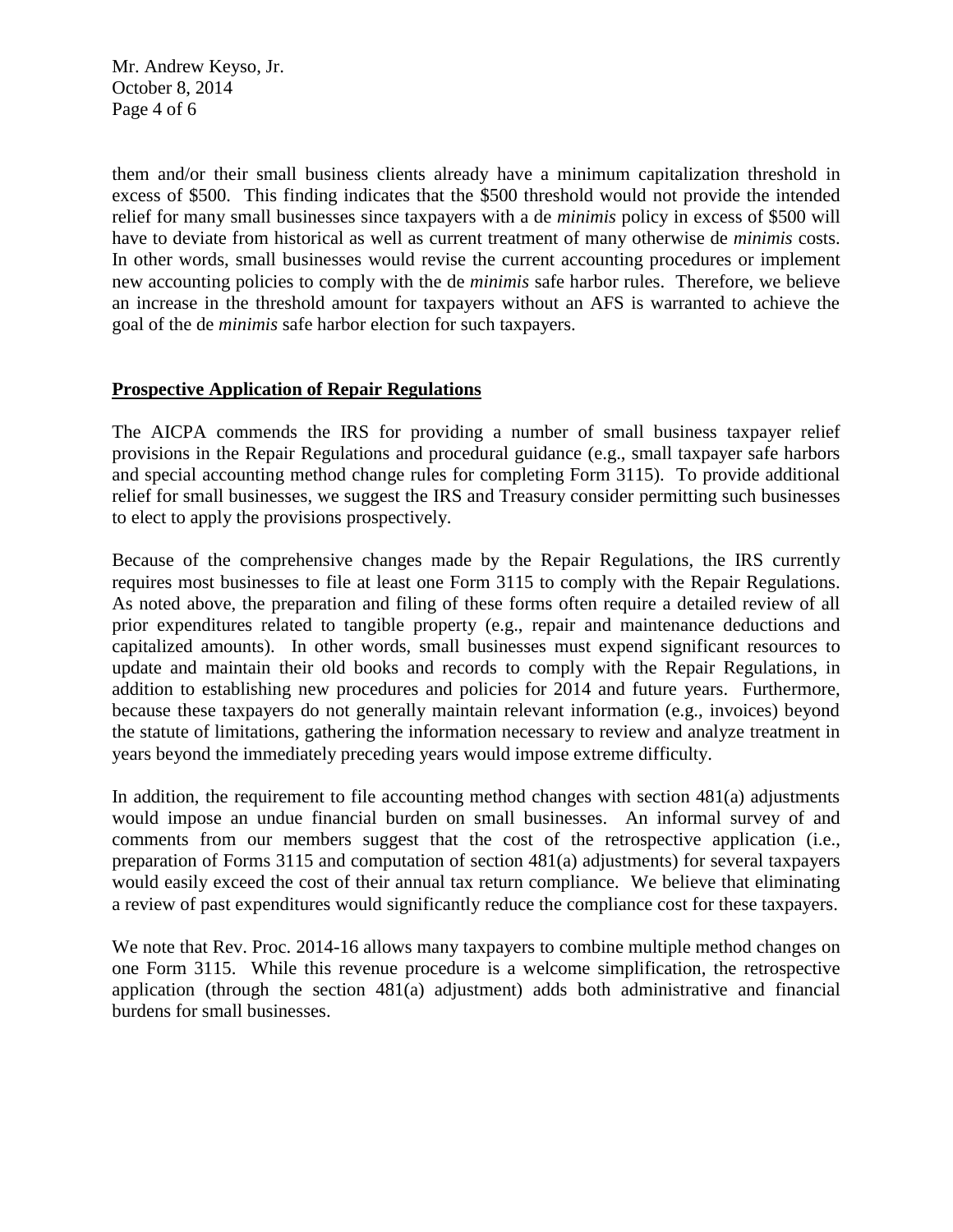Mr. Andrew Keyso, Jr. October 8, 2014 Page 5 of 6

# **Circular No. 230 Concerns**

According to [Circular No. 230,](http://www.irs.gov/pub/irs-pdf/pcir230.pdf) Regulations Governing Practice before the IRS ("Circular 230"), a practitioner (e.g., certified public accountants, enrolled agents, attorneys, and others) may not willfully, recklessly, or through gross incompetence sign tax returns.<sup>6</sup> Thus, a practitioner who prepares returns for clients that have not implemented the Repair Regulations (e.g., filing Form 3115 or including certain election statements) may not willingly sign tax returns. Furthermore, failure to comply with Circular 230 could subject these tax practitioners to censure, suspension, or disbarment of practice before the IRS.<sup>7</sup>

The AICPA and our members are concerned that the burdens placed upon small businesses noted above may discourage these taxpayers from complying with the Repair Regulations. Although, tax practitioners are subject to censure, they cannot force their clients to spend significant business resources to compute section 481(a) adjustments and file Forms 3115.

# **Conclusion**

The AICPA urges the IRS and Treasury to immediately address the concerns of small businesses and their tax practitioners. Although small businesses will continue to face challenges when complying with the Repair Regulations, the recommended changes would have a substantial impact on these taxpayers by easing unnecessary compliance burdens. Specifically, increasing the \$500 de *minimis* safe harbor threshold to \$2,500 (plus inflation adjustments) would offer additional relief to small business taxpayers related to the implementation of the Repair Regulations. In addition, permitting small businesses to comply prospectively, with the option of filing Form 3115, would result in reduced administrative burdens and compliance costs for small businesses. **However, it is important to note, action is needed now in order to provide any substantial relief.**

\* \* \* \* \*

The AICPA is the world's largest member association representing the accounting profession, with more than 400,000 members in 128 countries and a 125-year heritage of serving the public interest. Our members advise clients on Federal, state and international tax matters and prepare income and other tax returns for millions of Americans. Our members provide services to individuals, not-for-profit organizations, small and medium-sized businesses, as well as America's largest businesses.

<sup>&</sup>lt;sup>6</sup> See §10.34 of <u>Circular No. 230</u>.

<sup>&</sup>lt;sup>7</sup> See §10.38 o[f Circular](http://www.irs.gov/pub/irs-pdf/pcir230.pdf) No. 230.